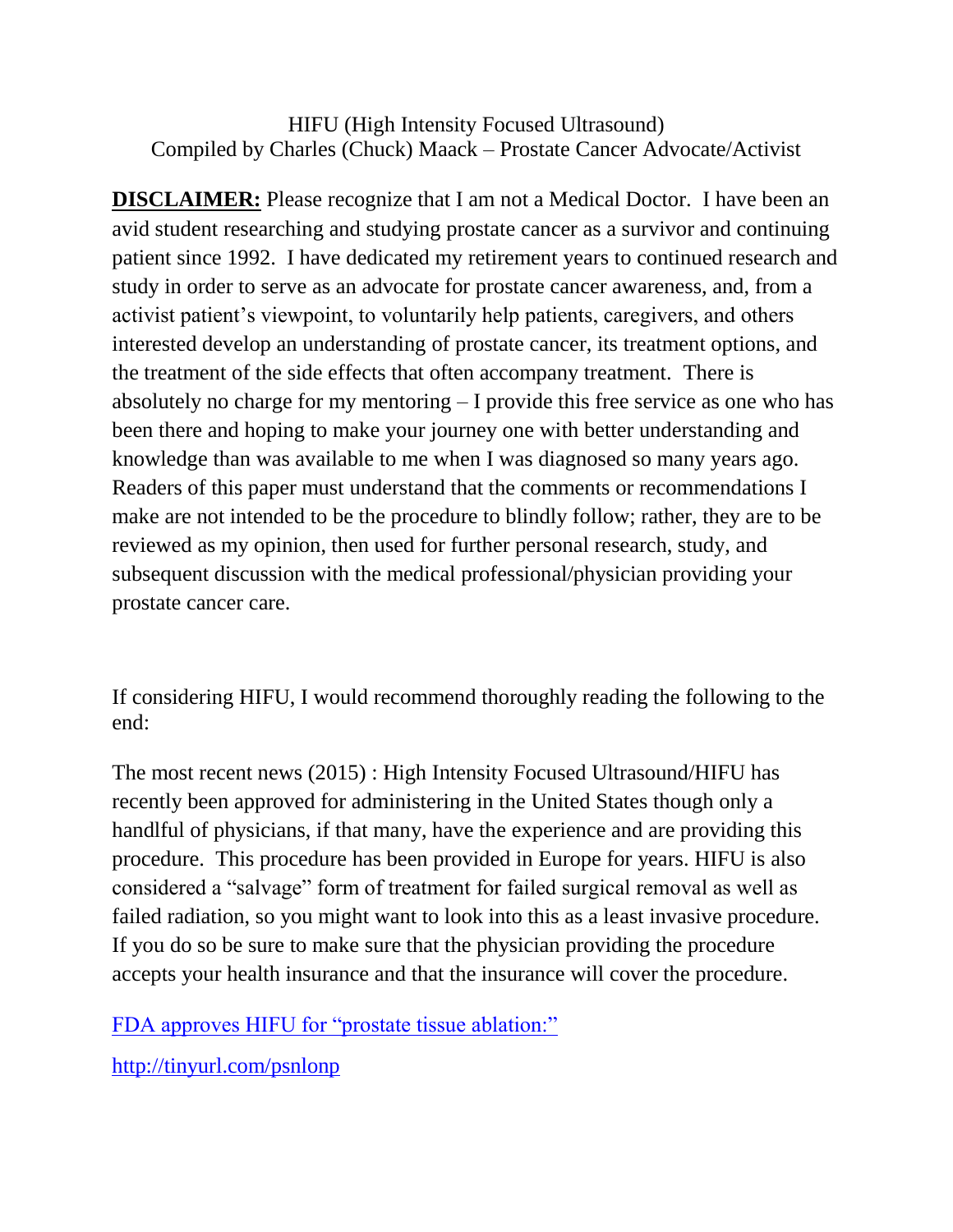From the foregoing url: "According to [a media release](http://sonacaremedical.com/sonacare-medical-receives-fda-clearance-for-its-sonablate-high-intensity-focused) issued by SonaCare Medical early this morning, the company has received approval from the U.S. Food and Drug Administration (FDA) to market its Sonablate® 450 technology in the U.S.A. for prostate tissue ablation.

This approval of SonaCare's technology, based on high-intensity focused ultrasound (HIFU), is unusual in a number of ways, and we look forward to seeing documentation of the reasons behind the FDA's decision:

 The approval is for an older form of the company's technology and not for the newer Sonablate 500 technology, currently being used in Europe and elsewhere."

SonaCare Medical media release:

<http://tinyurl.com/p5t79s2>

This is early information and there are still hurdles to likely leap before HIFU is readily available, that Medicare and other health insurers will cover, that medical facilities purchase the equipment/technology for use, and that physicians develop the experience/expertise wherein patients might show more interest in the procedure.

As far as I am aware, there are likely only a handful of U.S. physicians who have been traveling outside the U.S. after having encouraged patients to accompany them for administration of HIFU at outside U.S. locations who may have developed sufficient experience/expertise wherein patients could travel to those physician U.S. facilities for treatment.

Please review this information:

<http://www.charlotteobserver.com/living/health-family/article47397165.html>

The doctor described in the above, Dr. Samuel Peretsman can be contacted here:

201 Queens Rd, Charlotte, NC 28204 (704) 372-5180

And here is info explaining HIFU following failed IMRT: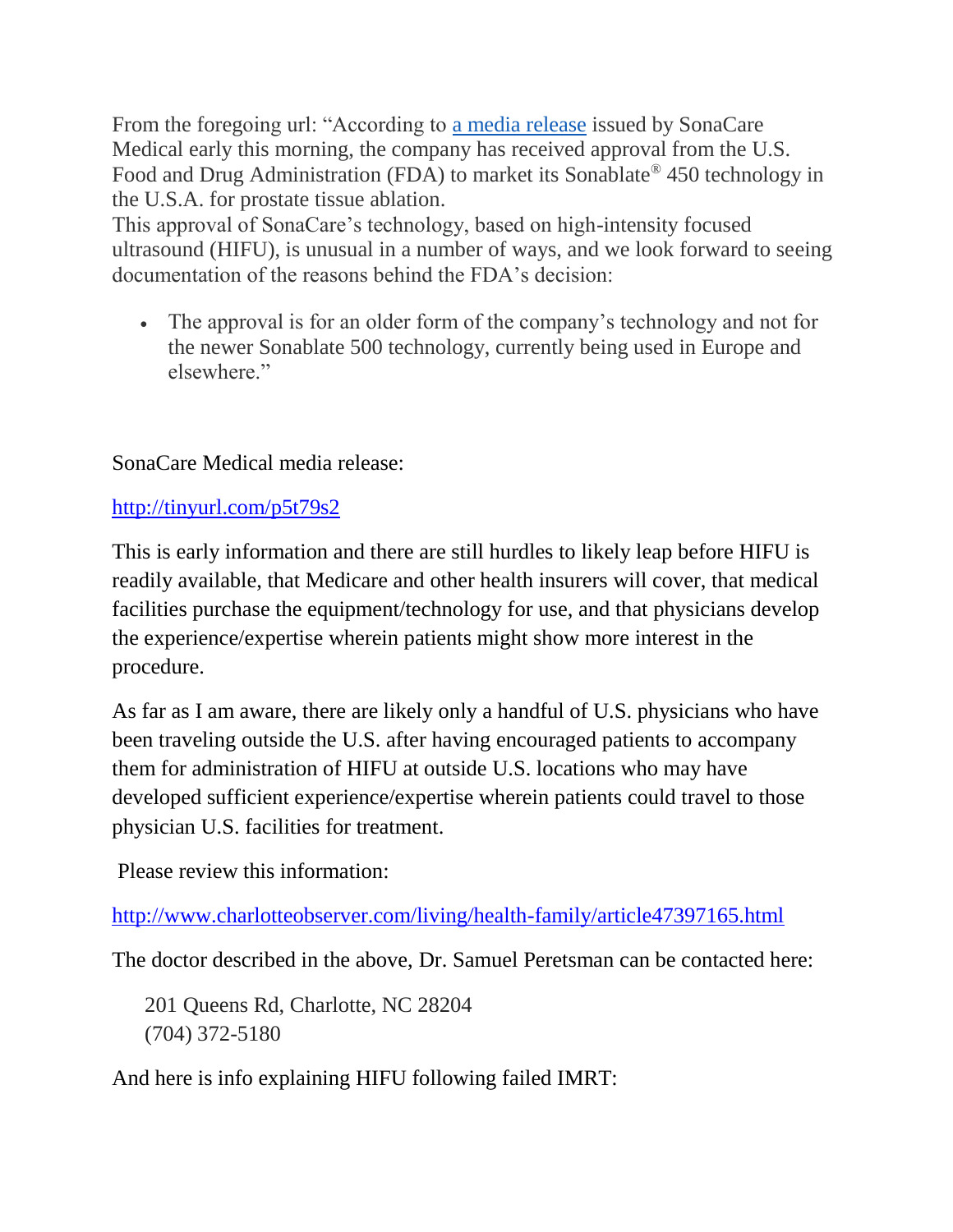[http://www.jurology.com/article/S0022-5347\(10\)00792-5/fulltext](http://www.jurology.com/article/S0022-5347(10)00792-5/fulltext)

THE INFORMATION BELOW WAS THAT I PROVIDED PRIOR TO THE ABOVE APPROVAL BY THE FDA. HIFU WENT THROUGH TRIALS HERE IN THE UNITED STATES FOR SEVERAL YEARS, AND ONLY NOW, IN 2015, HAS THE FDA FINALLY PROVIDED APPROVAL, AND THEN FOR ONLY ONE FORM OF HIFU TECHNOLOGY FOR USE IN THE UNITED STATES:

I have no idea if there are any restrictions in Mexico and Canada, or even in Europe, but the criteria in the trials here in the U.S. are quite stringent, and if a Gleason higher than 6, you wouldn't qualify. See below some of the information I have saved to my files regarding HIFU:

First is the email to me:

From: Sent: Tuesday, June 23, 2009 12:30 PM To: Chuck M Subject: HIFU

Do you know about this?

I was sent an application for this and filled it out and a phone number popped up for me to call. I did not call it. It was in Arlington. This url list by state and the first one in Texas is by the doctor that did my first biopsy.

<http://www.clinicaltrials.gov/ct2/show/NCT00295802>

Following my reply:

Just continuing HIFU trial information. The restrictions for participation will preclude many men being able to participate. And it is interesting to note that even if the trial proves that HIFU alone as well as HIFU directed Cryosurgery are equal in effectiveness and safety, only men with Gleason 6 cancer would qualify. And even then, there are many restrictions as to volume of prostate, no previous therapy of any kind (like shrinking an enlarged prostate, and many others. So, likely many men fail to qualify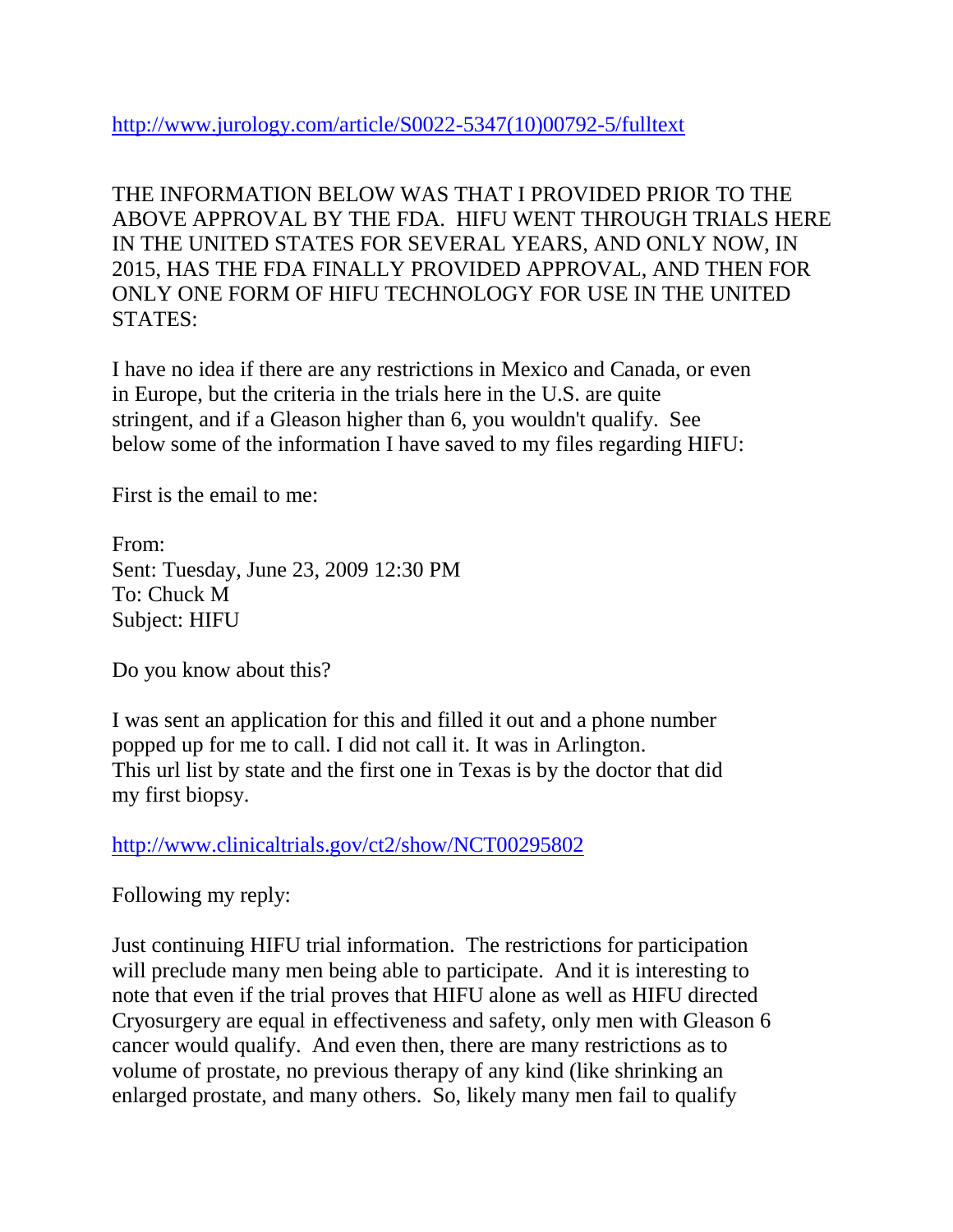even if they wanted to participate. Not sure if all those locations are still accepting patients, since the information is dated 2006, but is interesting to note the several locations so that if someone was interested, they could check a facility in their area to see if they could still participate if they qualified. Taking note of how long these HIFU trials have been going on in the U.S., and even though they are in use in Canada, Europe, and Mexico, it appears it may be a long time before the FDA approves this as an option for treating prostate cancer…..and I wonder that if they do, there will be the same patient restrictions as to Gleason Score and other issues as in the trial.

#### High fall for HIFU?

"There is often significant initial enthusiasm for new technologies due to huge range of technological innovation in medicine today, however, treatments for localised prostate cancer need at least a 10 year follow-up to show efficacy over standard techniques."

"Much of this enthusiasm is generated by companies that have invested heavily in these new technologies and often market them aggressively, irresponsibly and unwisely with immature data. It is suggested that HIFU is morbidity-free with better oncological outcomes than traditional treatments."

"National medical bodies can also be drawn in by publicity; such as the National Institute for Clinical Excellence (NICE) in the UK, which initially supported HIFU but has subsequently changed its guidance and now recommend using it only within clinical trials."

"In our hands, HIFU was unable to match traditional treatment modalities (minimally-invasive radical prostatectomy, external beam radiotherapy, or brachytherapy) for oncological efficacy. In addition it generated significant and devastating complications in some patients."

"We would urge urologists against commencing a HIFU programme until high quality long-term data becomes available as we seriously question its safety and ability to cure localised prostate cancer."

COSTS: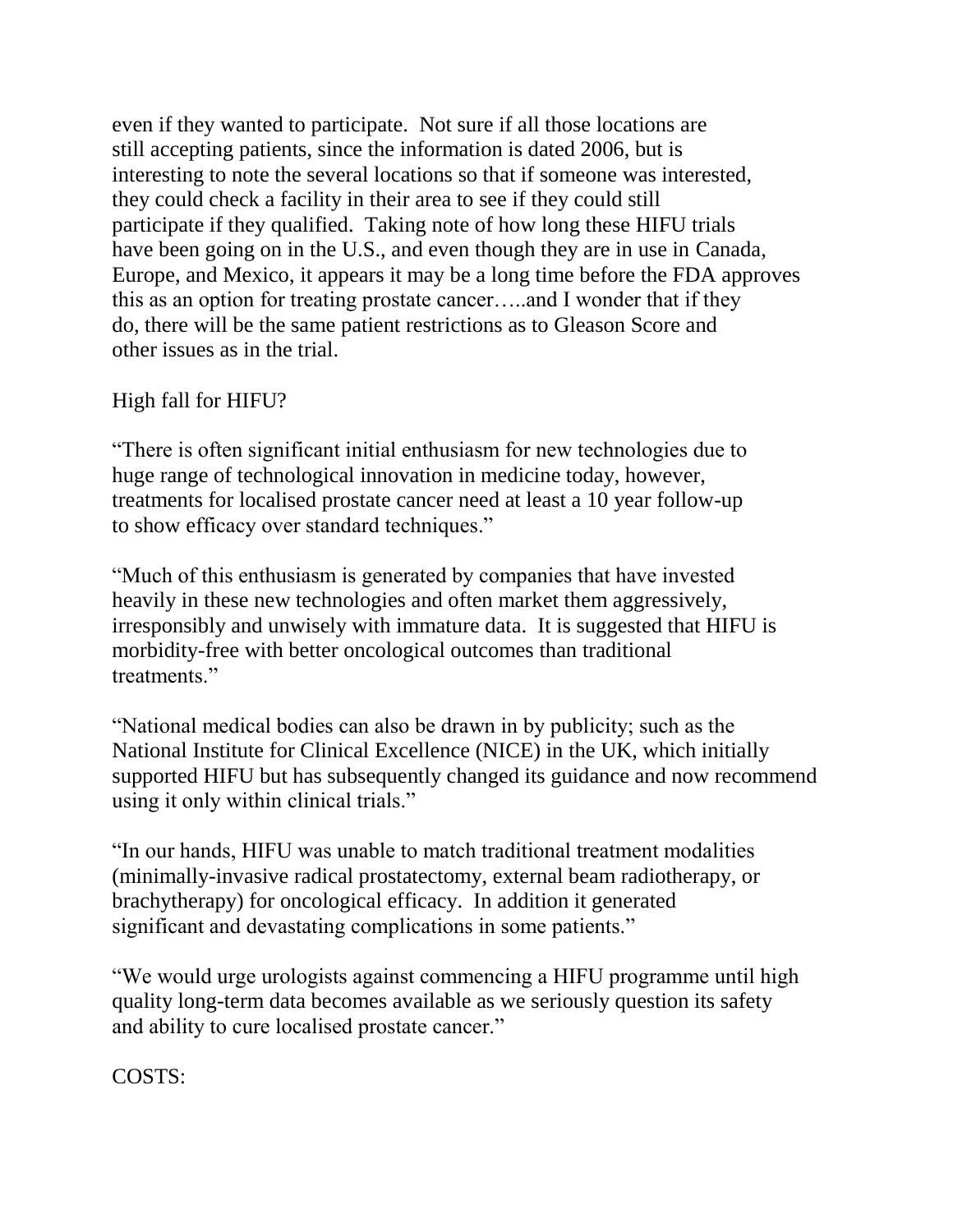From a patient who had his treatment done in Canada.....(Even Canada health care does not cover this procedure. It is unlikely your U.S. insurance will cover treatment anywhere outside the U.S., but you should certainly check and make sure):

"Sonablate HIFU costs \$22,000 Canadian plus the cost of the hotel and travel expenses, while Ablatherm cost \$21,970 Canadian and includes the cost of the hotel for I believe two days but does not include travelling costs."

I am aware that a urologist in Arcadia, California, Douglas Chinn, provides the service in Mexico, so you would have to make arrangements through him as well as travel to Mexico. And it is my understanding that the procedure also costs somewhere in the vicinity of \$20,000.

From the manager of the John's Hopkins Bulletins:

"Erectile function following any prostate cancer therapy is a major concern for all men. A plus for HIFU is that ultrasound imaging during HIFU allows the surgeon to visualize the neurovascular bundles that are responsible for erectile function.

However, there is a misconception about erectile function and HIFU, with many men led to believe that ED can be completely avoided with this therapy.

According to Duke's Dr. Robertson, when it comes to erection results with HIFU, they're all over the place. He is sensitive to the issue that HIFU is a potency-preserving procedure. He thinks that it has been overhyped and misrepresented. If you read the scientific papers, 50% of patients have severe ED after treatment. One patient treated was 57 years old and had good erections,. He was sexually active six weeks later. However, the typical pattern of HIFU is that erections disappear, and then they recover. They recover slowly, with partial erections. The men will respond to Viagra, Cialis, and Levitra.

Maybe, in a year or so, they finally get back to normal, without the need for medication. Dr. Robertson believes that the delay in return of erections may be due to the damage to arteries that supply blood to the penis, but he admits that no one is actually certain.

Take a 55 year old with a high pre-treatment score on the IIEF [International Index of Erectile Function] and give him a high-quality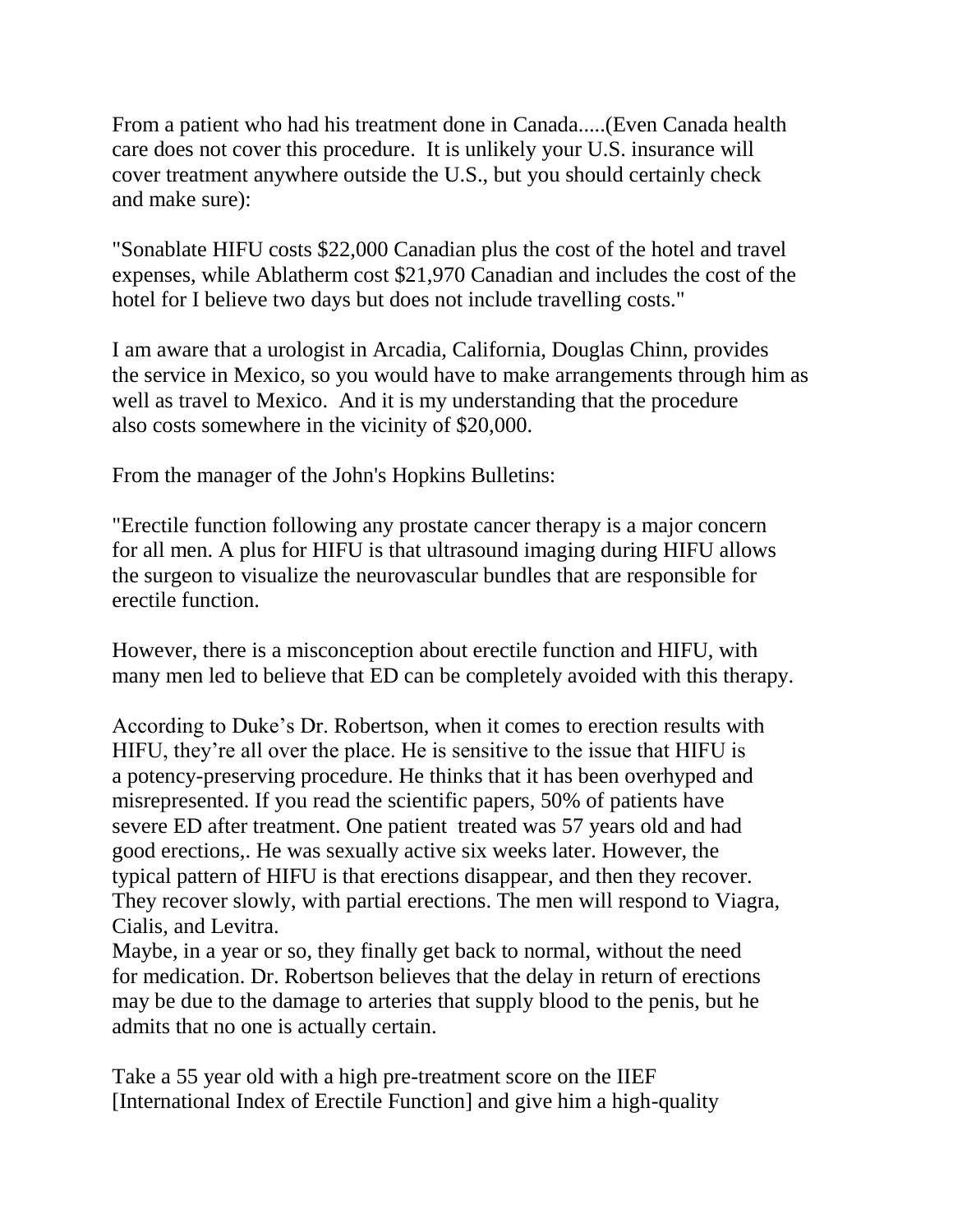retropubic radical prostatectomy with nerve sparing technique—the "Johns Hopkins technique"—and he is probably going to come out with a better return of erections than he would with HIFU, according to Dr. Robertson. "At this point, I can't see how we can create an ablative thermal energy treatment that is going to be as good as a quality nerve sparing procedure."

FROM PC PATIENT JOHN VIG in an email:

"I did look at both HIFU and cryo prior to my RP (as I've described in my experiences at Yananow.net) (MY NOTE: [www.yananow.net\)](http://www.yananow.net/) .

The problem with both techniques is a matter of anatomy and physics (I have a Ph.D. in physics). The anatomy problem is that the urethra goes thru the prostate. The physics problem is that nature is continuous, i.e., two objects in contact must be at the same temperature at the interface (at steady-state).

HIFU is just a different way of generating heat. As the ultrasonic waves are absorbed by the (prostate and urethra) tissues, the tissues heat up. Cancer cells are destroyed by the heat.

Think of trying to make a well-done steak which has a plastic straw going thru its middle - without melting the straw. You can make the steak well done everywhere except at the surface of the straw, i.e., where the steak touches the straw. Either you keep the steak cool near the straw, in which case the steak won't be well done there, or, you make the steak just as hot near the straw as everywhere else, in which case you melt the straw.

Studies have shown that, in a small but significant percentage of cases (I give the reference to a Mayo study in my Yananow writeup), there are cancer cells right up against the urethra. So, the dr has the choice of keeping the heat away from the urethra, and thereby, possibly not destroying 100% of cancer cells, or, cooking the urethra too. If someone could guarantee that there are no cancer cells at the urethra, HIFU should work, but, why take a chance?

In a RP, the urethra in the prostate is cut out with the prostate. The remaining urethra is then reconnected to the bladder."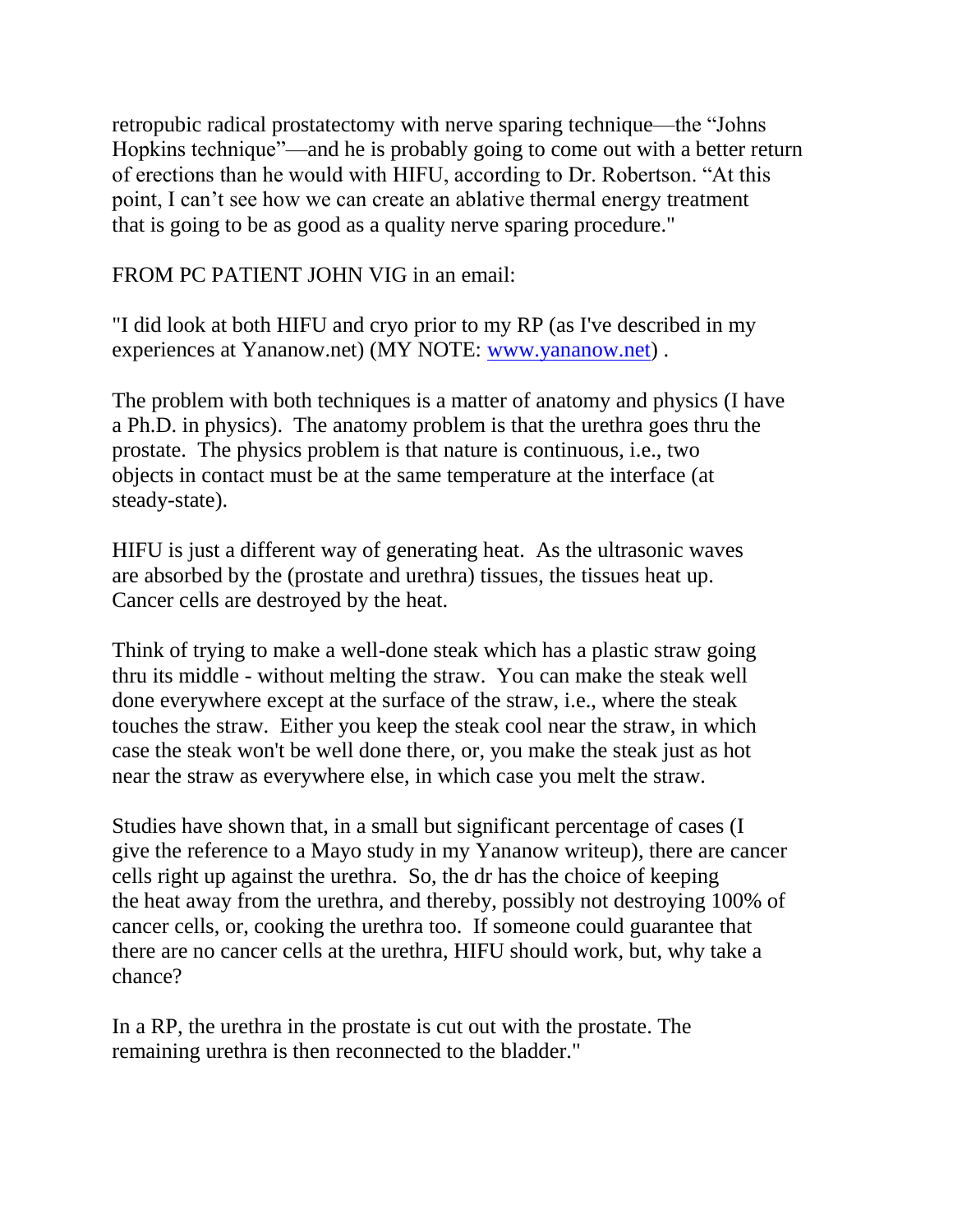#### FROM JOHN'S HOPKINS "PROSTATE DISORDERS" August 21, 2008 and reviewed again in July 2009:

" The jury's still out ... While HIFU is a technology with considerable promise, many doctors agree with Dr. Robertson of Duke University who remarked, "Although many centers in Europe have used it and achieve varying results with many patients, there have not been a lot of scientific publications. We are in the dark about how effective this treatment is long term."

H. Ballentine Carter, M.D., Professor of Urology at Johns Hopkins, has performed more than 3,000 radical prostatectomies. His two words of advice for men contemplating HIFU therapy for prostate cancer: "Buyer, beware!"

## THE FOLLOWING IS ALSO AN IMPORTANT URL TO OPEN AND READ:

HIFU - High Intensity Ultra Sound? Don't Rush To Treatment!

<http://tinyurl.com/25fws5>

and [HIFU is not necessarily as safe as](http://prostatecancerinfolink.net/2010/01/22/hifu-is-not-necessarily-as-safe-as-suggested/) suggested

# **<http://tinyurl.com/yz2wuml>**

To be fair, the URL below leads to a lengthy discussion by patients and others regarding this procedure. And as is usually the case, those who post the most have experienced a successful result up to the time of the posting. Effects that may occur over time have not yet been sufficiently determined

## <http://tinyurl.com/yku3xfy>

And now we find this more recent study in 2010: If considering High Intensity Focused Ultrasonogaphy (HIFU), please note the following remark from this six-year study:

**<http://tinyurl.com/26ss6tk>** (You may be required to subscribe to URO Today to read the full article. However, URO Today has significantly reduced its usual subscription price to only \$39.00 per year for cancer patients. The daily URO